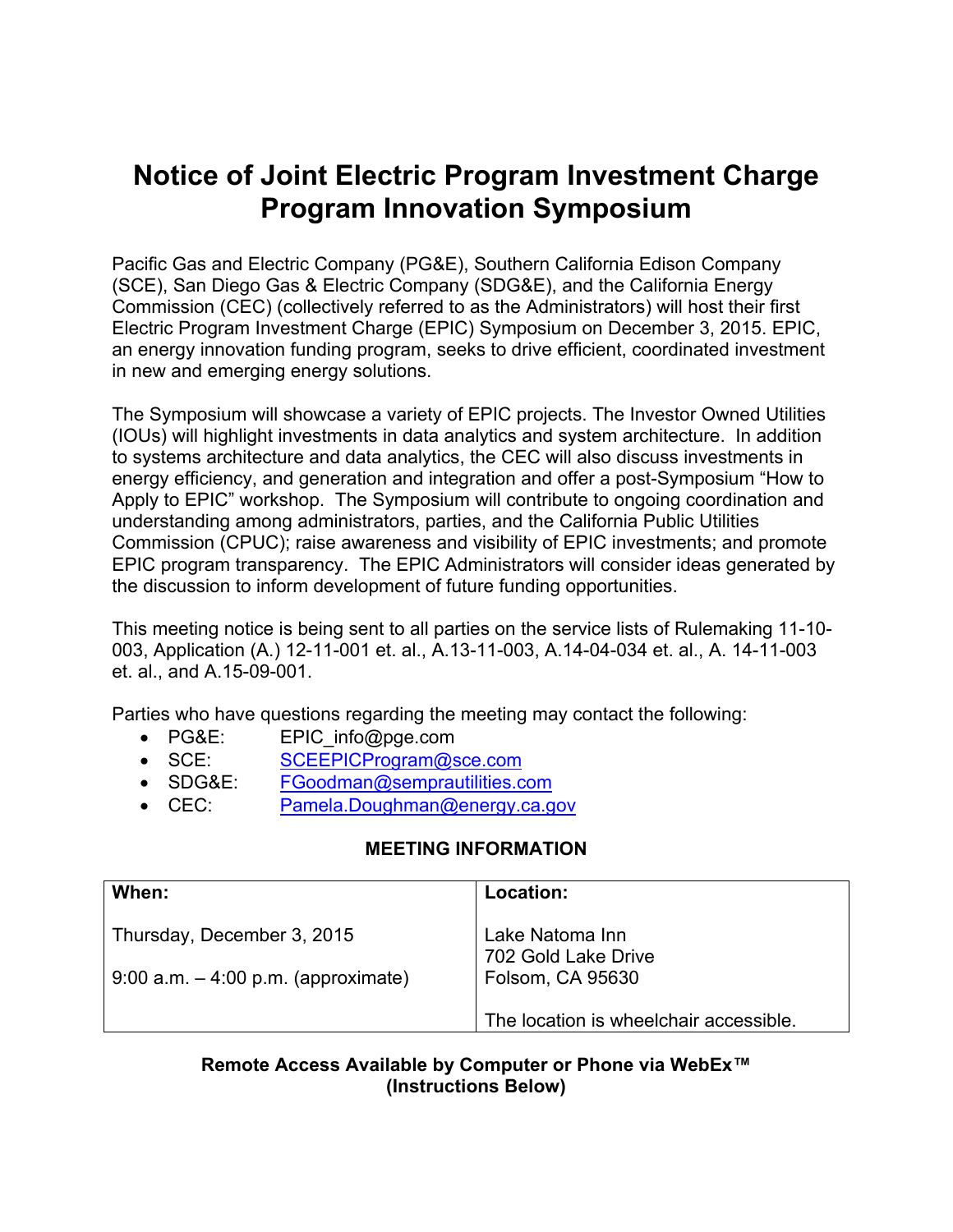### **Background**

In Decision (D.) 12-05-037, the CPUC requires the four EPIC Administrators to consult with interested stakeholders no less than twice a year, both during the development of each investment plan and during its execution. D.15-04-020 requires one of these two annual workshops to be an EPIC Innovation Symposium intended to achieve the following: share progress, results, and future plans; improve coordination and understanding among administrators, parties, and the CPUC; raise awareness and visibility of EPIC investments; and, promote program transparency.

D.12-05-037 (Ordering Paragraph 15) requires EPIC Administrators to provide notice of these biannual meetings to the parties on the service list of R.11-10-003 and any subsequent related proceedings.

## **Agenda**

Please click the link below to access the Symposium agenda and related information: http://www.energy.ca.gov/research/epic/documents/

#### **Public Comment**

The public is invited to provide comments during the workshop. Any comments may become part of the public record in the CEC's EPIC proceeding [12-EPIC-01].

## **Public Adviser and Other Commission Contacts**

The Energy Commission's Public Adviser's Office provides the public assistance in participating in Energy Commission proceedings. If you want information on how to participate in this forum, please contact the Public Adviser, Alana Mathews, at PublicAdviser@energy.ca.gov or (916) 654-4489 or toll free at (800) 822-6228.

If you have a disability and require assistance to participate, please contact Lou Quiroz at lquiroz@energy.ca.gov or (916) 654-5146 at least five days in advance.

Media inquiries should be sent to the Media and Public Communications Office at mediaoffice@energy.ca.gov or (916) 654-4989.

If you have questions on the subject matter of this meeting, please contact Pamela Doughman, pamela.doughman@energy.ca.gov or (916) 445-5320. To select your preferred breakout session topic, see https://www.surveymonkey.com/r/SZLCW5L.

#### **Remote Attendance**

You may participate in this meeting through WebEx, the Energy Commission's online meeting service. Presentations will appear on your computer screen, and you may listen